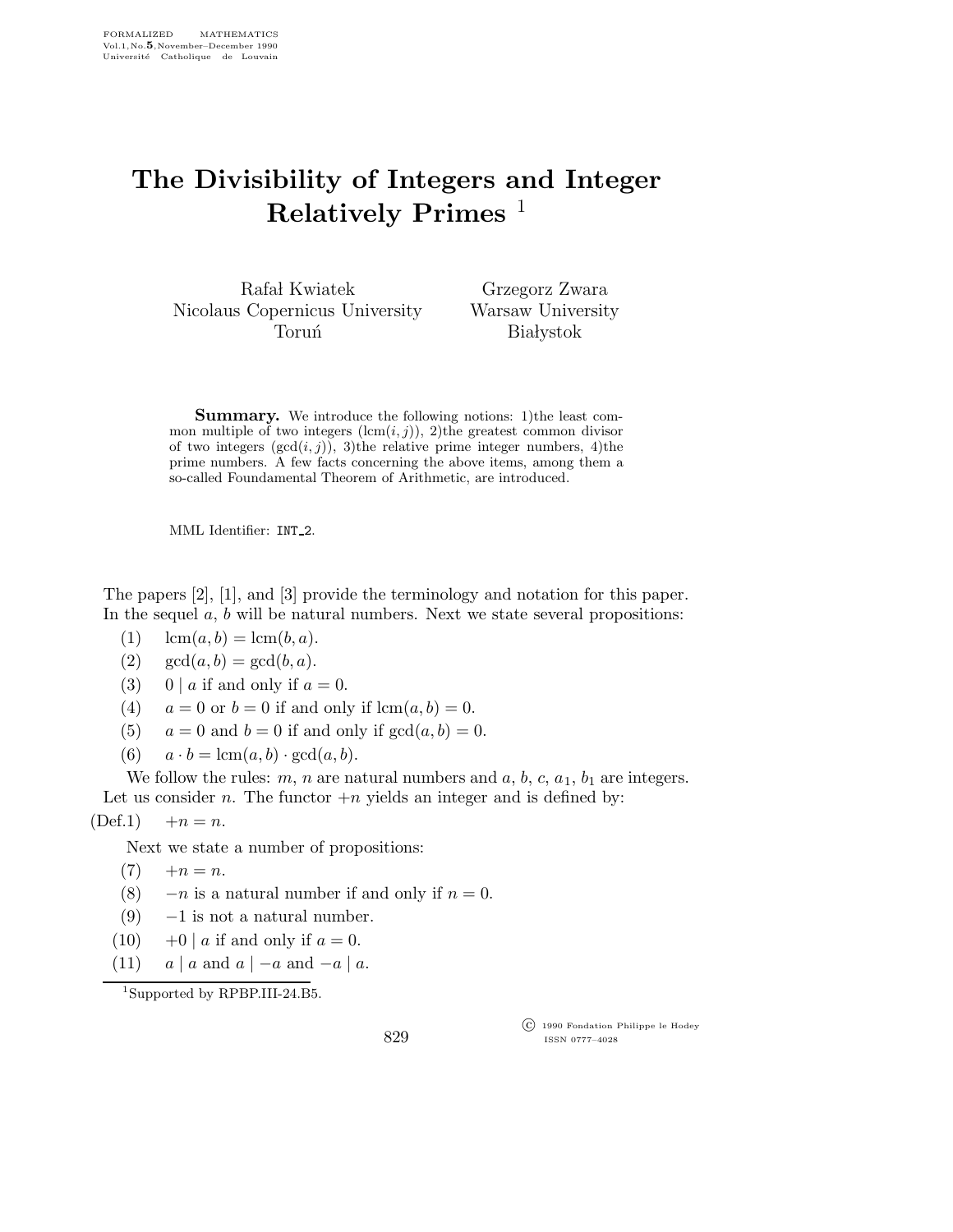- (12) If  $a \mid b$ , then  $a \mid b \cdot c$ .
- (13) If  $a \mid b$  and  $b \mid c$ , then  $a \mid c$ .
- (14) a | b if and only if  $a \mid -b$  but  $a \mid b$  if and only if  $-a \mid b$  but  $a \mid b$  if and only if  $-a$  | −b but  $a$  | −b if and only if −a | b.
- (15) If  $a \mid b$  and  $b \mid a$ , then  $a = b$  or  $a = -b$ .
- (16)  $a \mid +0$  and  $+1 \mid a$  and  $-1 \mid a$ .
- (17) If  $a \mid +1$  or  $a \mid -1$ , then  $a = 1$  or  $a = -1$ .
- (18) If  $a = 1$  or  $a = -1$ , then  $a \mid +1$  and  $a \mid -1$ .
- (19)  $a \equiv b \pmod{c}$  if and only if  $c \mid a b$ .
- $(20)$  |a| is a natural number.

Let us consider a. Then  $|a|$  is a natural number.

We now state the proposition

(21)  $a \mid b$  if and only if  $|a| \mid |b|$ .

Let us consider a, b. The functor  $lcm(a, b)$  yields an integer and is defined as follows:

 $(Def.2)$   $lcm(a,b) = lcm(|a|, |b|).$ 

The following propositions are true:

- $(22)$  lcm $(a,b) =$ lcm $(|a|, |b|)$ .
- (23) lcm( $a, b$ ) is a natural number.
- (24)  $\text{lcm}(a,b) = \text{lcm}(b,a).$
- $(25)$  a | lcm $(a, b)$ .
- $(26)$  b  $\vert$  lcm $(a,b)$ .

(27) For every c such that  $a | c$  and  $b | c$  holds  $\text{lcm}(a, b) | c$ .

Let us consider a, b. The functor  $gcd(a, b)$  yields an integer and is defined by:

 $(Def.3) \quad \gcd(a,b) = \gcd(|a|,|b|).$ 

One can prove the following propositions:

- (28)  $gcd(a, b) = gcd(|a|, |b|).$
- $(29) \quad \gcd(a, b)$  is a natural number.
- (30)  $gcd(a, b) = gcd(b, a)$ .
- (31)  $gcd(a, b) | a$ .
- $(32) \ \gcd(a, b) \ | b.$
- (33) For every c such that  $c \mid a$  and  $c \mid b$  holds  $c \mid \gcd(a, b)$ .
- (34)  $a = 0$  or  $b = 0$  if and only if  $lcm(a, b) = 0$ .
- (35)  $a = 0$  and  $b = 0$  if and only if  $gcd(a, b) = 0$ .

Let us consider a, b. We say that a and b are relatively prime if and only if:  $(Def.4) \quad \gcd(a, b) = 1.$ 

Next we state several propositions:

(36) a and b are relatively prime if and only if  $gcd(a, b) = 1$ .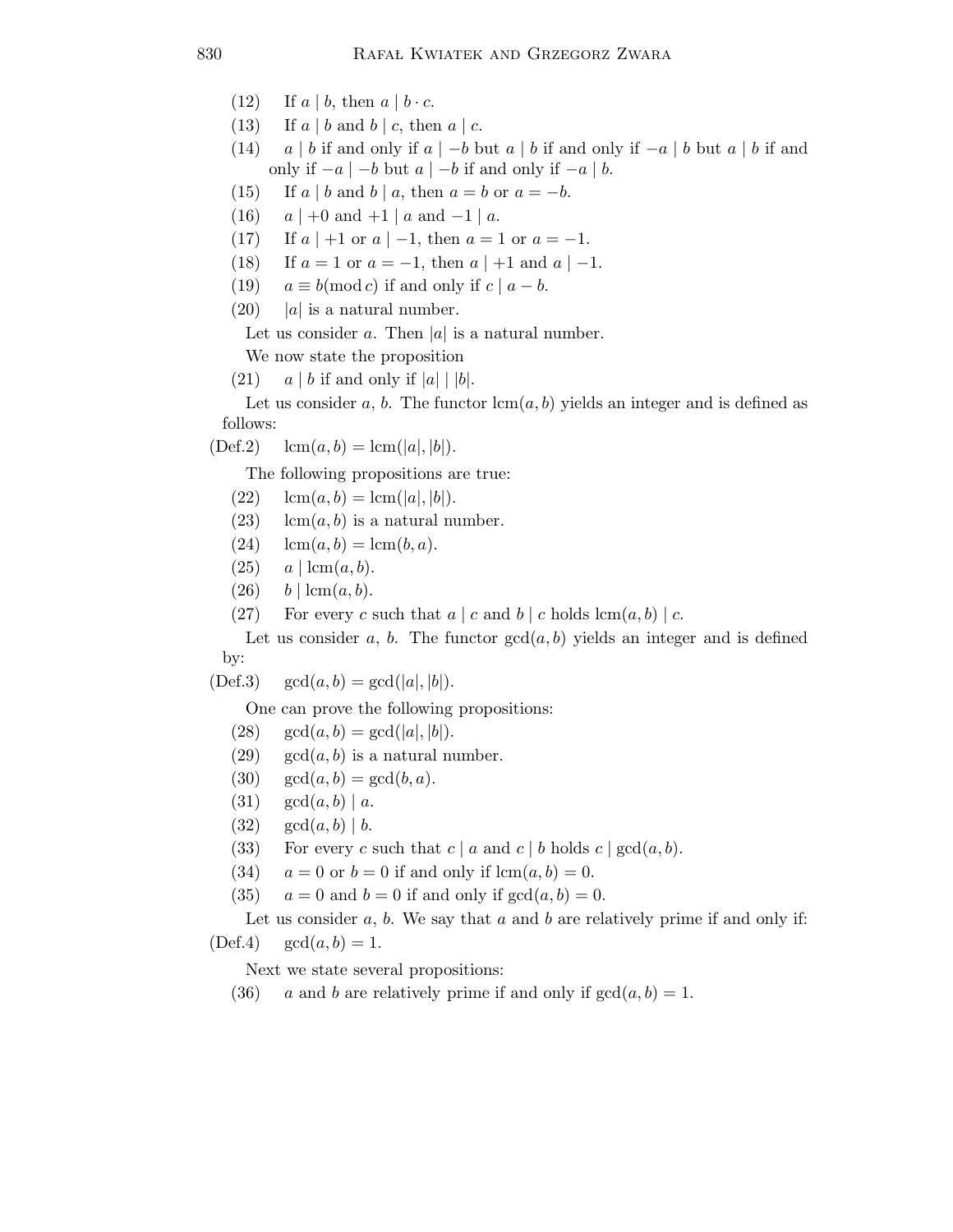- $(37)$  If a and b are relatively prime, then b and a are relatively prime.
- (38) If  $a \neq 0$  or  $b \neq 0$ , then there exist  $a_1, b_1$  such that  $a = \gcd(a, b) \cdot a_1$  and  $b = \gcd(a, b) \cdot b_1$  and  $a_1$  and  $b_1$  are relatively prime.
- (39) If a and b are relatively prime, then  $gcd(c \cdot a, c \cdot b) = |c|$  and  $gcd(c \cdot a, b \cdot c) =$ |c| and  $gcd(a \cdot c, c \cdot b) = |c|$  and  $gcd(a \cdot c, b \cdot c) = |c|$ .
- (40) If  $c \mid a \cdot b$  and a and c are relatively prime, then  $c \mid b$ .
- (41) If a and c are relatively prime and b and c are relatively prime, then  $a \cdot b$  and c are relatively prime.

In the sequel p, q, k, l will denote natural numbers. Let us consider p. We say that  $p$  is prime if and only if:

(Def.5)  $p > 1$  and for every n such that  $n \mid p$  holds  $n = 1$  or  $n = p$ .

The following proposition is true

(42) p is prime if and only if  $p > 1$  and for every n such that  $n \mid p$  holds  $n=1$  or  $n=p$ .

Let us consider  $m, n$ . We say that m and n are relatively prime if and only if:

 $(Def.6) \quad gcd(m, n) = 1.$ 

We now state several propositions:

- (43) m and n are relatively prime if and only if  $gcd(m, n) = 1$ .
- $(44)$  2 is prime.
- (45) There exists  $p$  such that  $p$  is prime.
- (46) There exists p such that p is not prime.
- (47) If p is prime and q is prime, then p and q are relatively prime or  $p = q$ .

In this article we present several logical schemes. The scheme Ind1 concerns a natural number  $A$ , and a unary predicate  $P$ , and states that:

for every k such that  $k \geq A$  holds  $\mathcal{P}[k]$ 

provided the parameters meet the following conditions:

- $\bullet$   $\mathcal{P}[\mathcal{A}],$
- for every k such that  $k \geq A$  and  $\mathcal{P}[k]$  holds  $\mathcal{P}[k+1]$ .

The scheme  $Comp\_Ind1$  concerns a natural number  $A$ , and a unary predicate P, and states that:

for every k such that  $k \geq A$  holds  $\mathcal{P}[k]$ 

provided the parameters have the following property:

• for every k such that  $k \geq A$  and for every n such that  $n \geq A$  and  $n < k$  holds  $\mathcal{P}[n]$  holds  $\mathcal{P}[k]$ .

Next we state the proposition

(48) If  $l \geq 2$ , then there exists p such that p is prime and p | l.